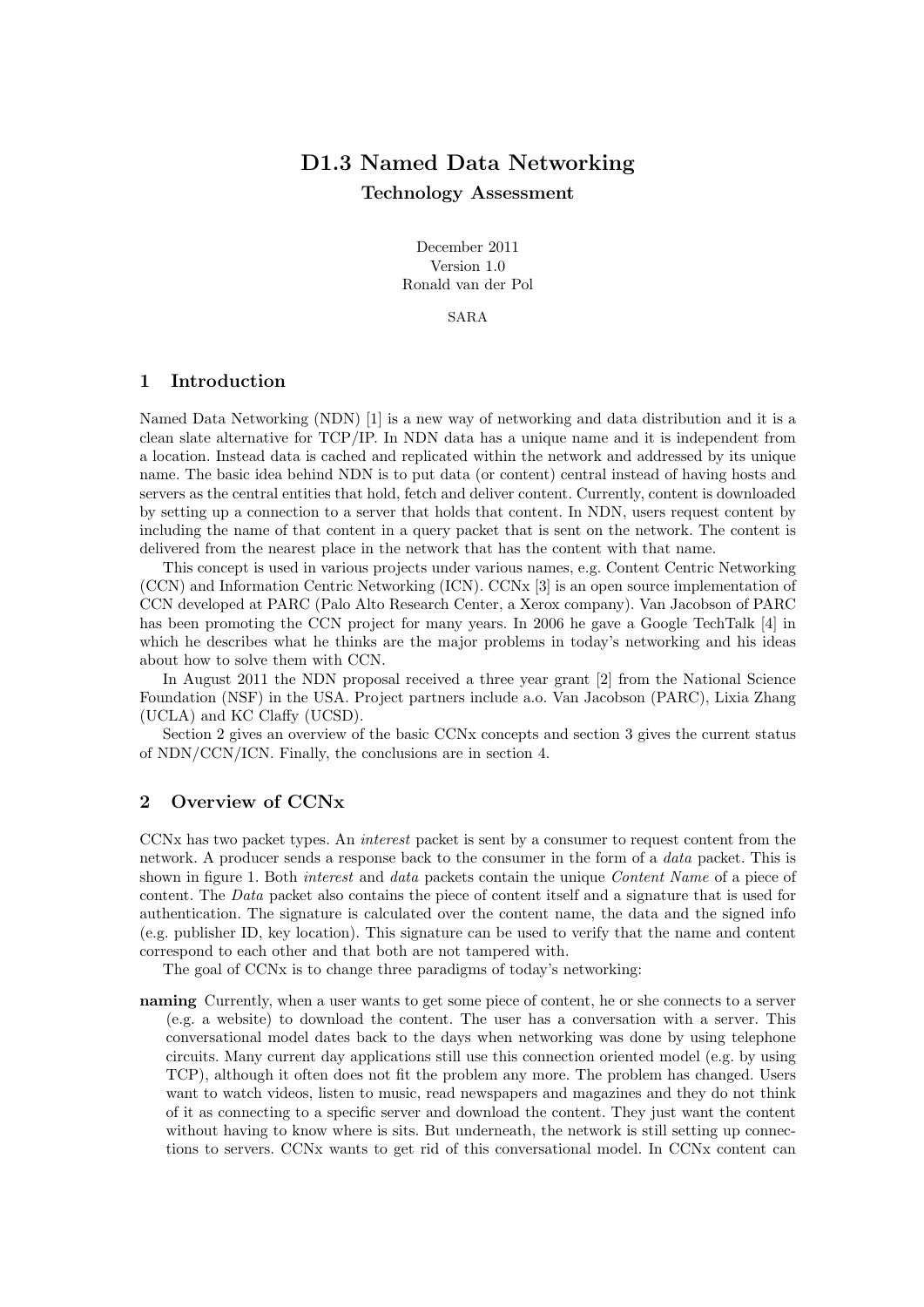

Fig. 1. interest and data packet types.

sit anywhere in the network and the content is delivered to the user from the topologically closest place. In the connection oriented model of the current internet the identifiers used are the names (addresses) of clients and servers. In CCNx the identifiers used are the names of pieces of data.

- memory In a CCNx network there are explicit buffers in the network that store content. Users receive content from a buffer that is closest to them. In a TCP/IP network buffers are avoided as much as possible because they can have a very bad impact to end-to-end latency. Jim Gettys is one of the people who are studying the effect of too large buffers in the internet, which he calls bufferbloat [5]. Getting good TCP throughput, especially over long distances with large round-trip times is not a trivial task. This is partly due to the fact that TCP works with end-to-end retransmission. When a packet is lost, the receiving end informs the transmitting end that a retransmission is required. When the round-trip time is large, it takes time before the transmitting side is notified. In CCNx there is no end-to-end retransmission like there is with TCP, but a per link retransmission. This is especially beneficial in WIFI networks. Retransmission only needs to done in the radio part (which is possible because the CCNx base stations are likely to have the content still in their buffer), not over the complete end-to-end path.
- security Most of the content is currently not secured in the sense that the content itself is encrypted, nor does it contain information about its authenticity. Instead, the connection that is used to retrieve the content is secured by encrypting it with e.g. SSL (Secure Socket Layer) [6] or TLS (Transport Layer Security) [6]. In CCNx the content itself is secured by including a signature over the name and content in the packet and optionally encrypting each piece of content.

CCNx forwarders are the equivalent of internet routers. Figure 2 shows the main components of such a CCNx forwarder. The Content Store is a large memory buffer that contains named content. Traditional internet routers only have a couple of MB of buffer memory. A CCNx forwarder will have a much larger buffer. The reasoning behind this is that memory and (SSD) disks are cheap enough to justify this choice. CCNx forwarders could have slots in which blades with large memories can be inserted. When an *interest* packet arrives, the name in the *interest* packet is looked up in the Content Store. When it is present in the Content Store a *data* packet with that content is sent to the interface where the interest packet arrived on. When the content is not present in the Content Store, the name in the interest packet is stored in the Pending Interest Table (PIT) together with the interface on which the interest packet arrived. Over time, a name can be associated with multiple interfaces when multiple interest packets are received.

The FIB (Forwarding Information Database) is used by the CCNx routing system. It contains name prefixes and a list of interfaces. It tells the CCNx forwarder where producers of content with that prefix are located and which interface should be used to forward the interest packets to. The packet is forwarded to the interface that has the longest name match on the content name. This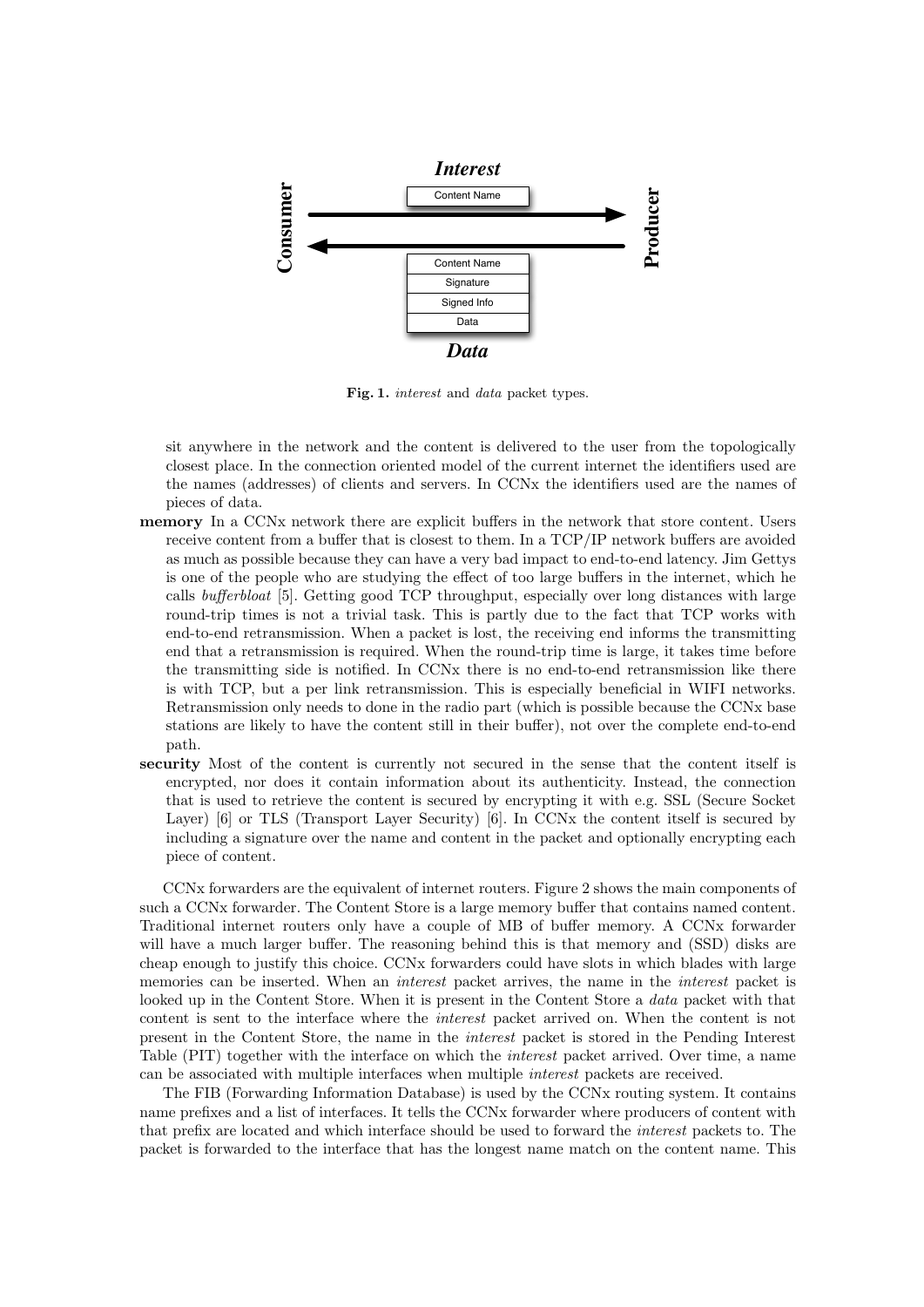

Fig. 2. Components of a CCNx forwarder.

process is intentionally very similar to the way current internet routers work in order to re-use much of the technology and algorithms. Figure 3a shows how an interest packet is forwarded to



Fig. 3. CCnx routing

a producer. The user on the left sends an interest packet to the forwarder it is connected to. The interest packet is forwarded towards the producer (red arrows) until it reaches a forwarder that has the content in its Content Store (forwarder A in this case). Each forwarder in between stores the interest in its PIT. The data packet is sent on interface 4 by forwarder A, because the interest packet was received on that interface. Each forwarder that receives the data packet forwards it further according to its PIT. Each forwarder also stores the content in its Content Store. So, when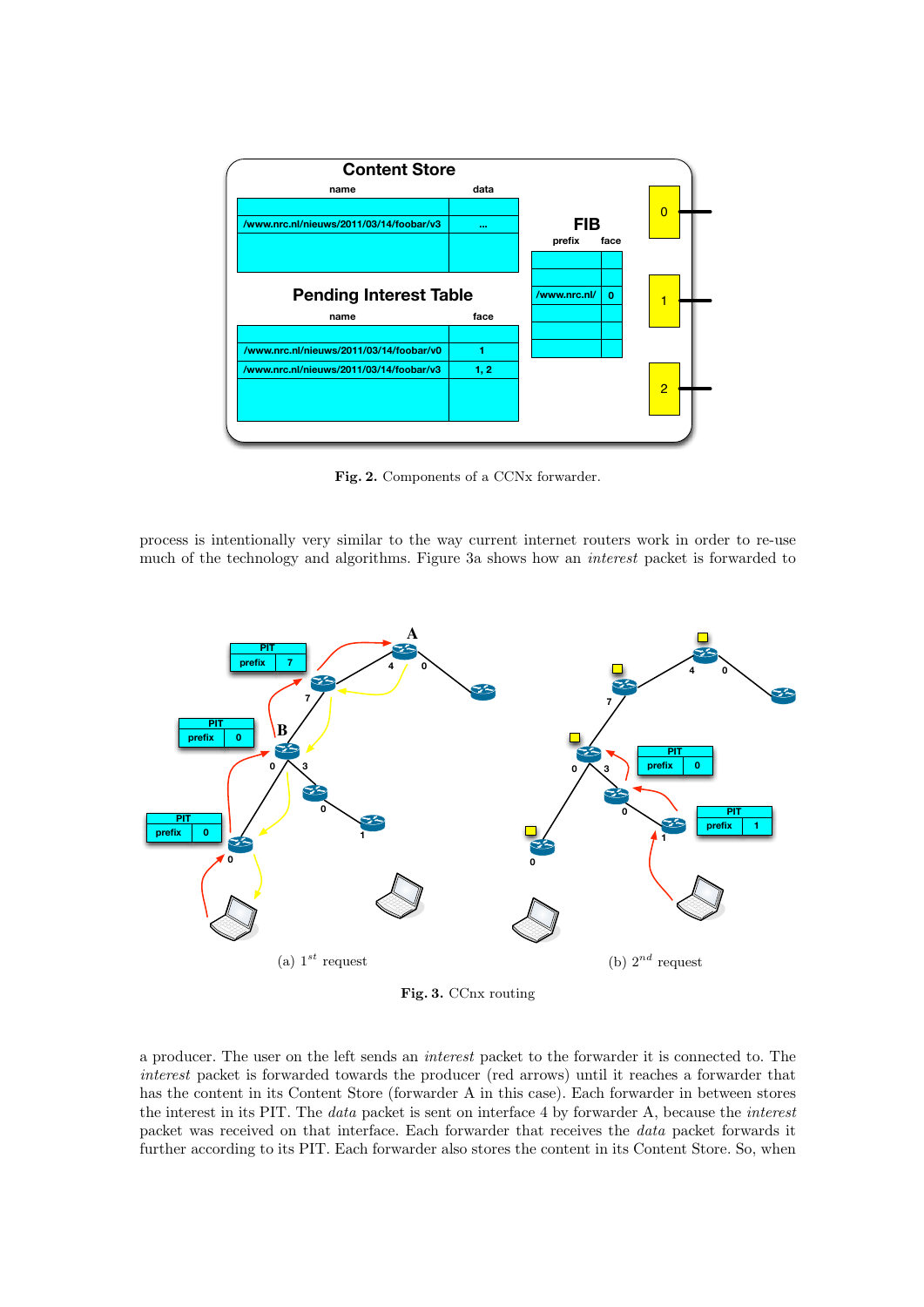the data packet finally reaches the user, all the forwarders in the path have the content in their Content Store.

When the user on the right requests the same content, the *interest* packet is forwarded until forwarder B. This is shown in figure 3b. Forwarder B has the content in its Content Store, so it can reply with a data packet. The interest does not need to travel all the way to forwarder A. This example shows that data is sent only once on the path between forwarder A and B.

### 3 Current Status

NDN and CCNx have attracted several respected network and computer science researchers, including Van Jacobson (PARC), Lixia Zhang (UCLA), KC Claffy (UCSD), Jim Gettys (Alcatel-Lucent Bell Labs), and Sape Mullender (Alcatel-Lucent Bell Labs). But it is also an area were many similar projects exist for many years now and there are still a lot of open research questions. The IEEE Communications Magazine will publish a special issue on ICN in 2012. There have been many meetings and conferences on the subject this year. Some of them are:

- ACM SIGCOMM Workshop on Information-Centric Networking (August 19, 2011, Toronto, Canada [8]
- At IETF 81 in Quebec, Canada, there was an IRTF BOF [9] about ICN. The conclusion of the BOF was that it is too early to start an IRTF working group. The ideas and concepts are not mature yet and it probably needs several implementation cycles to understand the design trade-offs. At IETF 82 in Tapei, Taiwan, there was another ICNRG (which is not an IRTF working group yet) side meeting which was well attended. Another meeting will be held at IETF 83 in Paris in March 2012.

The partners in NDN are PARC, University of California Los Angeles, University of Arizona, University of California Irvine, University of California San Diego, Colorado State University, University of Illinois, University of Memphis, Washington University, Northeastern University, University of Colorado, and the University of Maryland.

Finally, there is also a European FP7 project, called the SAIL project [10]. Partners are Ericsson AB, Alcatel-Lucent, Nokia Siemens Networks, NEC Europe, France Telecom, Telefonica I&D, Telecom Italia, Portugal Telecom Inovacao, Swedish Institute of Computer Science, Technical University of Lisbon, University of Paderborn, Aalto University, KTH, Fraunhofer-SIT, University of Bremen, Hewlett-Packard, Tecnalia, Institut Telecom, Israel Institute of Technology, DOCOMO Communications Laboratories Europe, INRIA, Trinity College Dublin, National ICT Australia, University of Cantabria and Lyatiss.

In the Netherlands, Fernando Kuipers of the TU Delft has a student working on NDN.

### 4 Conclusion

There is a lot of research going on in the area of NDN (ICN/CCN) and there is running code available. There is also a lot of interest in the internet community. Many find the concepts promising. However, NDN is still in the research phase of de innovation cycle, so a wait and see approach seems to be advisable for SURFnet. In 2012 it is probably sufficient to follow the developments at a high level.

### References

1. Named Data Networking Website http://www.named-data.net/ 2. NSF Press Release 10-156 NSF Announces Future Internet Architecture Awards http://www.nsf.gov/news/news\_summ.jsp?cntn\_id=117611&org=NSF&from=news